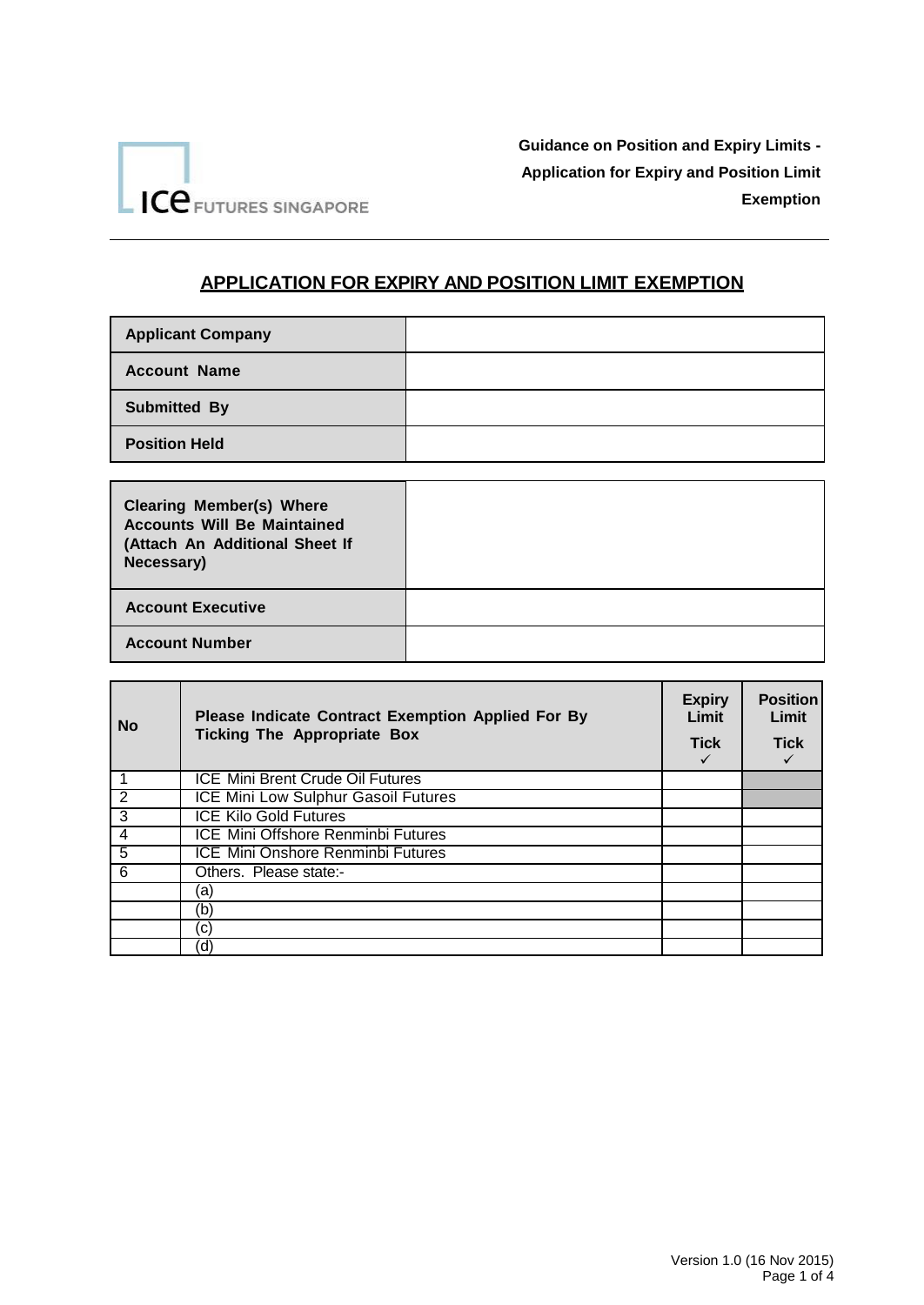|  |  |  |  | PLEASE PROVIDE THE FOLLOWING INFORMATION |
|--|--|--|--|------------------------------------------|
|--|--|--|--|------------------------------------------|

**Description of the size and the nature of the exemption sought**

**Brief explanation of the nature and extent of the applicants business and such other information as may demonstrate that the granting of the exemption is consistent with rules.**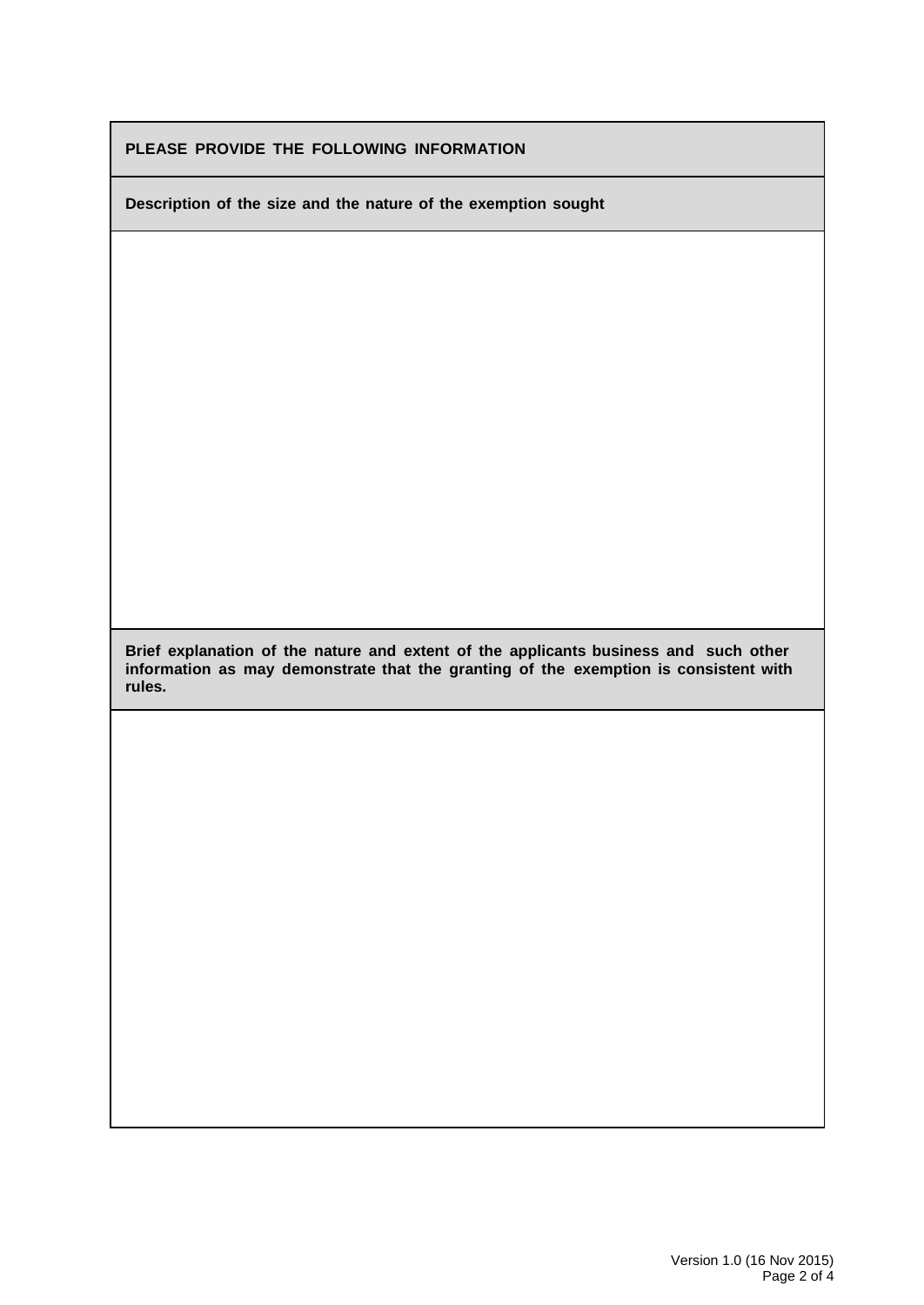|     | State whether the person on whose behalf the request is made: -                                                                                                                                     |      |
|-----|-----------------------------------------------------------------------------------------------------------------------------------------------------------------------------------------------------|------|
| (A) | Maintains positions in the contract for which the exemption is sought with any other<br>member                                                                                                      |      |
| (B) | Has made a previous or contemporaneous request pursuant to the rules through<br>another member and if so, the relationship between the information set forth in such<br>requests.                   |      |
| (A) |                                                                                                                                                                                                     |      |
|     |                                                                                                                                                                                                     |      |
| (B) |                                                                                                                                                                                                     |      |
|     |                                                                                                                                                                                                     |      |
|     |                                                                                                                                                                                                     |      |
|     | (APPLICABLE TO POSITION LIMITS ONLY)                                                                                                                                                                | Tick |
|     | I confirm that the intended position will be either (please indicate by ticking<br>the appropriate box)                                                                                             | ✓    |
|     | A bona fide hedge that is economically appropriate and necessary or advisable<br>as an integral part of the applicant's business and complies with all exchange<br>requirements relating to hedging |      |
|     | A risk management position as described in rule j.5                                                                                                                                                 |      |
|     | An arbitrage or spread position                                                                                                                                                                     |      |
|     |                                                                                                                                                                                                     |      |
|     | Further details:                                                                                                                                                                                    |      |
|     |                                                                                                                                                                                                     |      |
|     |                                                                                                                                                                                                     |      |
|     |                                                                                                                                                                                                     |      |
|     |                                                                                                                                                                                                     |      |
|     |                                                                                                                                                                                                     |      |
|     |                                                                                                                                                                                                     |      |
|     |                                                                                                                                                                                                     |      |
|     |                                                                                                                                                                                                     |      |